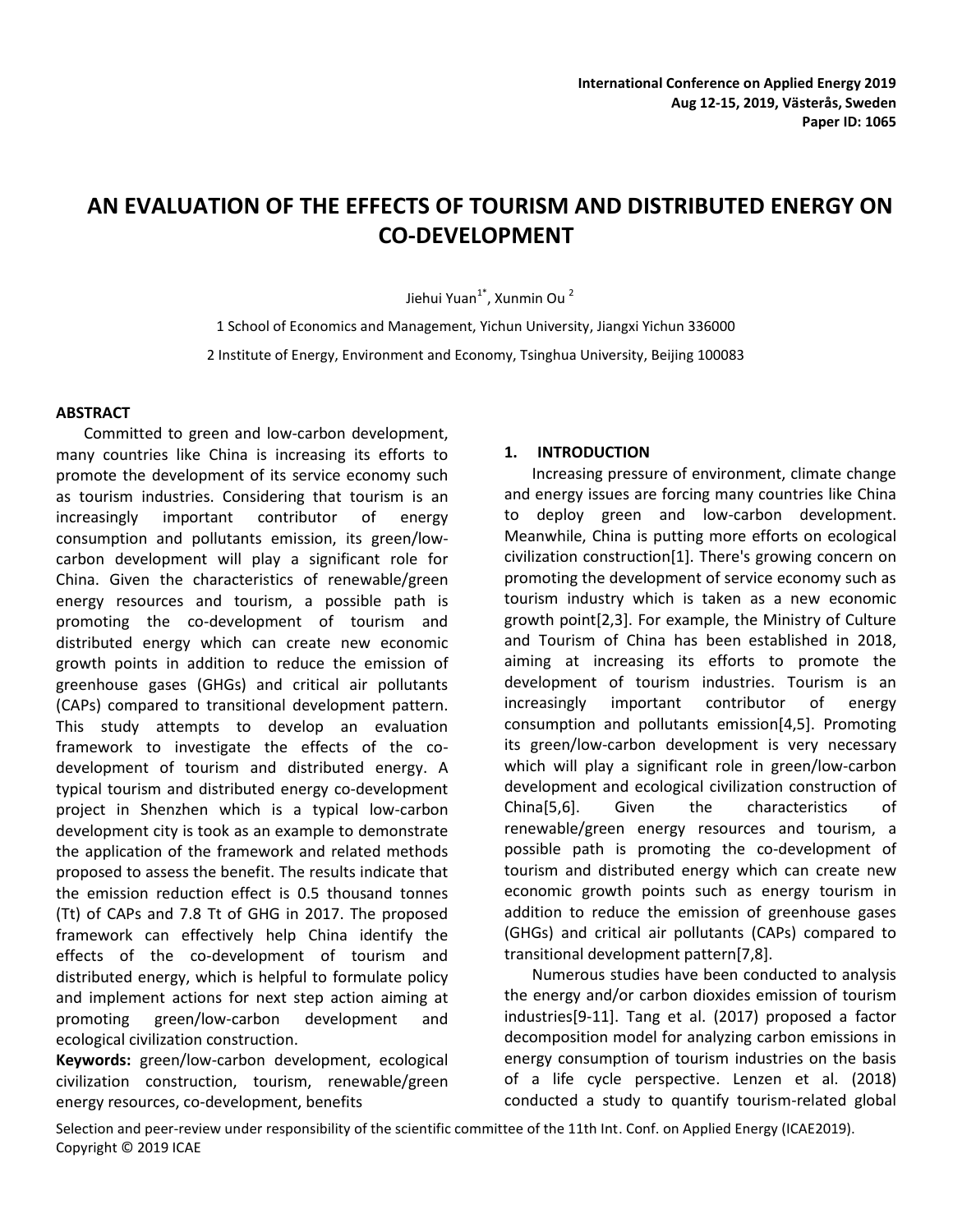carbon flows between 160 countries by using carbon footprint and tourism satellite accounts methods. In another study, a 'bottom-up' modeling method was adopted by Tang et al. (2015) to identify the carbon dioxides emission of tourism industries in China. Some studies focus on the development pattern or path of the low-carbon development of tourism industries[12,13]. Wang et al. (2018) and Wang (2017) attempted to explore the development pattern of low-carbon tourism industries through survey research and case analysis. However, few previous studies focusing on exploring the co-development of tourism and energy, especially aiming at establishing an analytical framework and related methods to quantitatively evaluate the effects of the co-development of tourism and renewable/green energy on the basis of a energy structure perspective.

From an international perspective, there is a gap in the knowledge regarding establishing a simply and practicably analytical framework focusing on quantitatively evaluating the effects of the codevelopment of tourism and renewable/green energy aiming at playing a more important role in green and low-carbon development. It is meaningful to evaluate the effects of specific measures and actions which can help investigate the potential of energy saving and emission reduction of promoting the co-development of tourism and distributed energy to provide an aid in planning related countermeasures for the decision of the government, tourism and energy companies. The current study places emphasis on establishing a multidimensional, multi-perspective and achievable framework for the quantitative evaluation of a typical demonstration project that intend to achieve the transition aiming of the co-development of tourism and distributed energy.

#### **2. FRAMEWORK**

#### *2.1* Modelling framework for effect evaluation

Given the status of tourism and energy sector, energy transition such as developing renewable/green energy focusing on reducing high-pollution energy consumption and increasing clean and low-carbon energy use to reduce GHG and CAPs emissions is attracting a growing concern. It is not only the government that is interested in developing renewable/green, but also some tourism companies and energy companies that are highly motivated. Especially, the company which focuses on providing traditional high-pollution fossil energy is putting its efforts in providing more clean energy such as by

developing distributed energy to face environmental pressure and create new economic growth points..

Based on identifying the characteristics of existing energy consumption of tourism in developing countries and reviewing the experiences of tourism in developed countries in addressing transition challenge, solutions and measures for reduce GHG and CAP emissions from energy use mainly focus on two aspects. First, improving energy efficiency reduces the consumption of energy, especially of high-pollution energy. Second, developing clean and low-carbon energy to replace high-pollution energy optimizes the energy structure. These two types of targets can been achieved with developing tourism and distributed energy. A tourism and distributed energy system integratedly provides heating, cooling, and electricity supply service with clean and low-carbon energy instead of providing by several companies which independently focuses on heating, cooling, and electricity supply service with high-pollution energy. Aim at investigating suitable energy countermeasures to promote the codevelopment of tourism and distributed energy, a multi-dimensional, multi-perspective and measurable analysis framework is established to identify the effects of developing tourism and distributed energy, as showed in **Fig. 1**.



Fig 1 Framework for the modelling of effect evaluation of co-development

# *2.2* Evaluation methods

Combined with the analysis framework above, based on a bottom-up method, an emission factor method and a with or without comparison method, evaluation methods aiming at quantifying environmental benefits of the co-development of tourism and distributed energy are established. The emission reduction effect on CAPs and GHG can be calculated using Equation (1):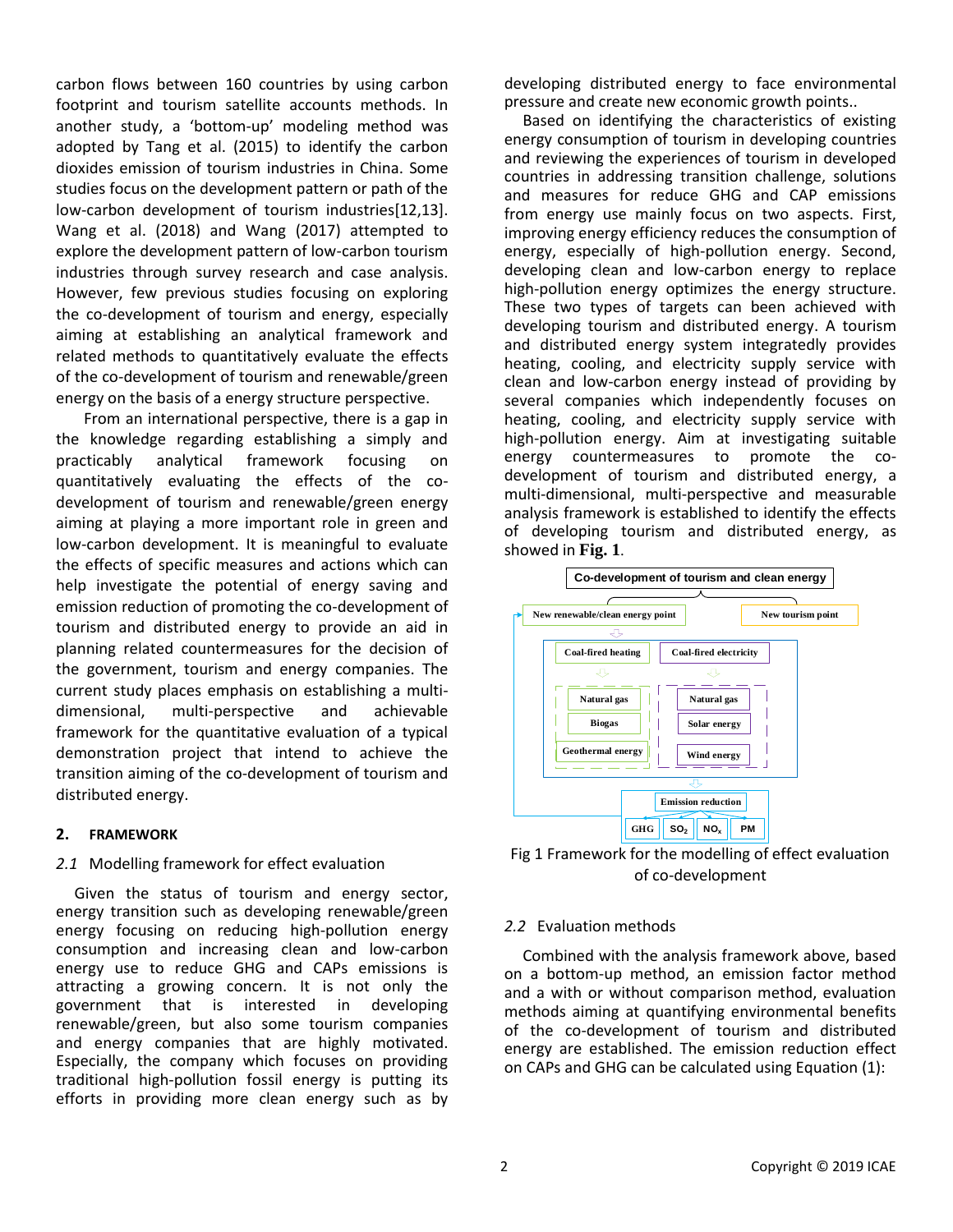$\Delta ER_{tn} = \sum_{i=1}^{m}$  $ECEitnxEFit0$  (1)

where  $\triangle$ *ER*<sub>tn</sub> is the amount of emission reduction on GHG and CAPs due to developing tourism and distributed energy in year *tn*; *i* is the type of clean energy which is used to replace coal for use (see **Table 1**); *EC*<sub>*itn*</sub> is coal consumed for providing energy services such as electricity and heating supply without adopting this energy action in year t0; *ECRitn* is the clean energy use due to the replacement of coal consumption; *ECEitn* is the reduction of coal consumption due to the improvement of energy efficiency;  $EF_{it0}$  is emission factors of different types of energy services provision without adopting this energy action in year *t0*; and *EF*<sub>*itn*</sub> is emission factors of different types of energy services provision with adopting this energy action in year *tn*.

Table 1. Interpretation of i.

| No. | Clean energy type |
|-----|-------------------|
| 1   | Natural gas (NG)  |
| 2   | Solar energy      |
| 3   | Wind energy       |
| 4   | <b>Biogas</b>     |
| 5   | Geothermal energy |
|     |                   |

# **3. EVALUATION OF THE EFFECT OF A TYPICAL PROJECT IN CHINA**

#### *3.1 Case background and key data*

To explore the environmental benefit for developing tourism and distributed energy in China, a typical tourism and distributed energy demonstration project is chosen as the target for the evaluation. This target is located in the Shenzhen City, Guangdong Province, which is in the eastern region of China. The primary data that are used for the evaluation are obtained from this demonstration project via personal interviews and field investigations, as listed in **Table 2**. Especially, total energy consumption of this project is approximately 6.7 thousand tonnes of standard coal. In addition to, other key data are obtained from literature review, personal interviews and investigations [12,14,15].

| Table 2. Energy mix of a typical demonstration project. |  |  |
|---------------------------------------------------------|--|--|
|---------------------------------------------------------|--|--|

| Type                  | Grid<br>electricity | NG.        |       |                 | Solar Wind Biogas |
|-----------------------|---------------------|------------|-------|-----------------|-------------------|
| Electricity<br>supply | 76%                 | $\theta$   | $4\%$ | 20 <sub>%</sub> |                   |
| Heating<br>supply     |                     | $96\% = 0$ |       |                 | $4\%$             |

#### *3.2 Results and discussion*

Based on the presented framework, methods and key data, the GHG and CAP emission reduction effect created by developing tourism and distributed energy is estimated (illustrated in **Fig. 1**). **Fig. 1** showed that a significant emission reduction effect on CAPs and GHG has been achieved compared to transitional energy supply pattern which provides energy services such as generation and heating (including hot water) independently by several energy companies. An emission reduction of 0.2 thousand tonnes of sulfur dioxide (SO<sub>2</sub>), 0.1 thousand tonnes of nitrogen oxides  $(NO<sub>x</sub>)$ , and 0.2 thousand tonnes of particulate matter (PM,  $PM_{2.5}$  specifically) has been achieved by this project in 2017. It means that the emissions reduction effect of this project in China is approximately 0.5 thousand tonnes of CAPs. Meanwhile, it generated an emission reduction of 7.8 thousand tonnes of GHG in 2017. In recent ten years, it has produced approximately 5 thousand tonnes (Tt) of CAPs and 78 Tt of GHG. Obviously, given NG and wind energy dominated the energy mix, they produce the greatest contribution to reduce emission, 79% of total GHG emission reduction and 62% of total GHG emission reduction, respectively. It also can be found that the larger the project is, the greater the role of reducing emissions on CAPs and GHG will play.



Fig. 1. Emission reduction effect of a tourism and distributed energy demonstration project.

Taking electricity services supply in tourism for example, since renewable electricity such as wind and solar power are intermittent, a constant source such as grid electricity will also be needed to keep the energy supply stable in a long time. Due to the grid electricity dominated by high-pollution and high-carbon energy such as coal, the emission reduction effect generated by the tourism distributed energy system is significant, but the role is limited. As the proportion of cleaner energy such as renewable energy accounted for becomes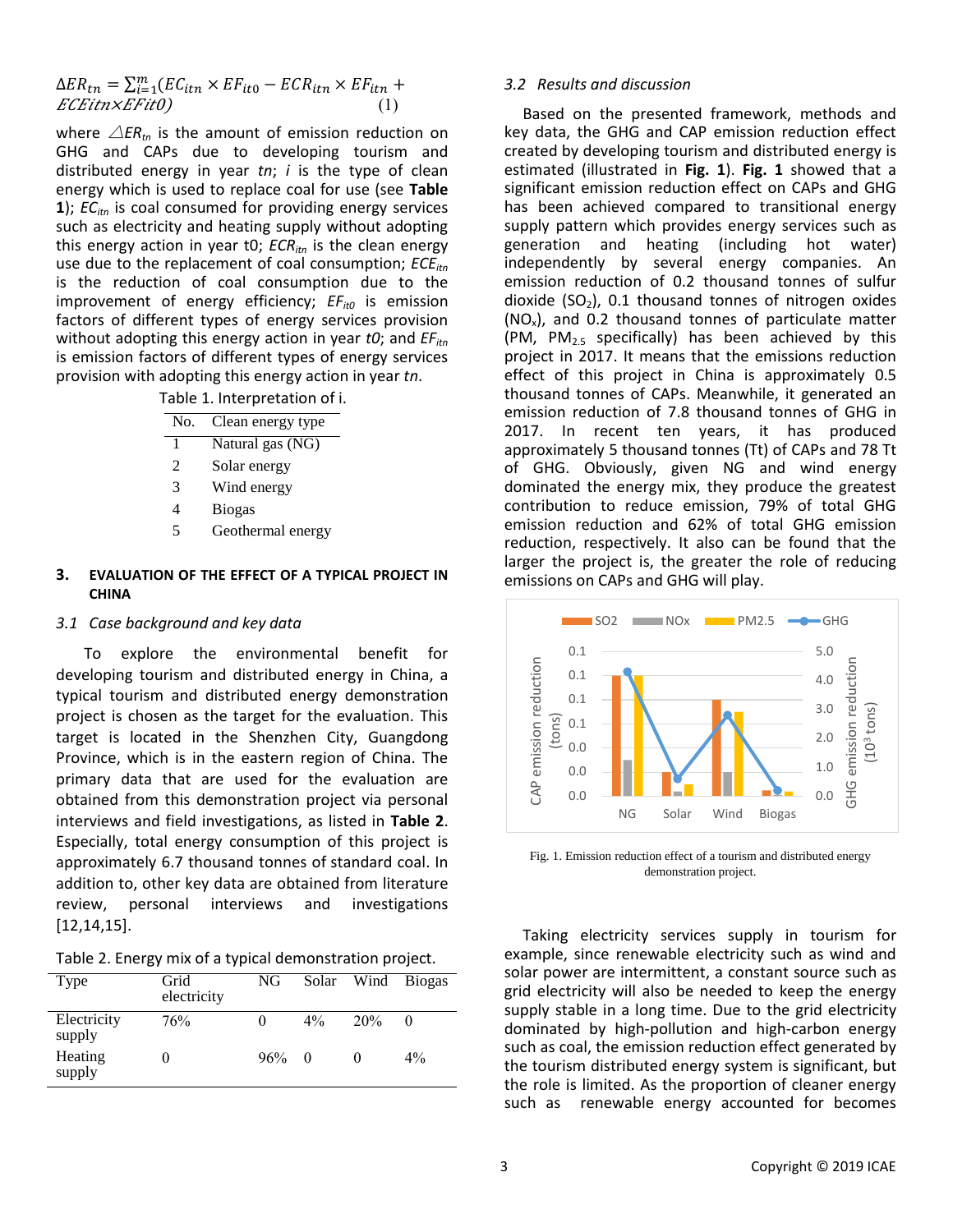higher in the future, the emission reduction effect will be bigger. In the typical case presented in this paper, if the grid electricity dominated by coal is replaced by cleaner energy such as renewable energy, the emission reduction effect of the tourism and distributed energy system will be significantly increase by 0.7 thousand tonnes of CAPs and 10.5 thousand tonnes of GHG in 2017. Therefore, the emission reduction effect generated by the tourism and distributed energy system is significant, but the size of the effect is dependent on the energy mix scenarios and the scale of the use of renewable/green energy. It is also helpful to maximize emissions reductions for different targets. Given that tourism is a very huge industry, with the codevelopment of tourism and distributed energy, much bigger effects will be produced for green and lowcarbon development in China.

# **4. CONCLUDING REMARKS**

This paper highlights on establishing a framework for modelling the quantitative evaluation of the effect of energy solutions aiming at presenting suitable energy countermeasures to achieve the co-development of tourism and distributed energy with the targets of reducing GHG and CAP emissions for sustainable development, especially for developing countries facing these challenges. This analysis framework focuses on implementing "integrated and clean energy services" actions that consisted with tourism and distributed energy systems to achieve transitions based on the characteristics of energy consumption and related GHG and CAP emissions. As a typical developing country pursuing sustainable development, China is took as an example to demonstrate the application of the framework proposed to analysis the effect of developing tourism and distributed energy. Based on the proposed framework, the emission reduction effect of energy countermeasures issued in China to promote the co-development of tourism and distributed energy is estimated.

The results indicate that, due to the implementation of developing tourism and distributed energy, a significant emission reduction effect on CAPs and GHG has been achieved compared to transitional development pattern. There are differences in the emission reduction effects of each energy mix scenario, especially for different targets. This finding means that the proposed framework can not only effectively help China identify the effect of developing tourism and distributed energy on reducing GHG and CAP emissions but can also help China identify key actions and their implementation priority and order to maximize emissions reductions for different targets. This framework can help China generate ideas and develop programs to promote the transition aiming at the codevelopment of tourism and distributed energy. Moreover, this proposed framework can also help countries similar to China make decisions on suitable energy countermeasures and development pattern to promote the co-development of tourism and distributed energy for green and low-carbon development.

# **ACKNOWLEDGEMENT**

This study was sponsored by the youth project of Thousand Talents Program of Jiangxi Province. The authors also wish to thank the editors and reviewers of this manuscript for their elaborate work. The authors also wish to thanks for the help during the process of obtaining data.

# **REFERENCE**

[1] State Council (SC) of China. China's 13th Five-Year Plan. Beijing: SC, 2016.

[2] State Council (SC) of China. The 13th Five-Year Plan for Tourism industries. Beijing: SC, 2016.

[3] Dwyer A, Forsyth P, Spurr R, Hoque S. Estimating the carbon footprint of Australian tourism. Journal of Sustainable Tourism 2010; 18(3): 355–376.

[4] Becken S, Patterson M. Measuring national carbon dioxide emissions from tourism as a key step towards achieving sustainable tourism. Journal of Sustainable Tourism 2006; 14(4): 323–338.

[5] Zhong L, Deng J, Song Z, Ding P. Research on environmental impacts of tourism in China: Progress and prospect. Journal of Environmental Management 2011; 92: 2972–2983.

[6] Wu P, Han Y, Tian M. The measurement and comparative study of carbon dioxide emissions from tourism in typical provinces in China. Acta Ecologica Sinica 2015; 35: 184–190.

[7] World Tourism Organization (UNWTO). World conference on tourism and future energy – Unlocking low-carbon growth opportunities, EXPO 2017. Madrid: UNWTO, 2017.

[8] Franta´l B, Urba ´nkova ´ R. Energy tourism: An emerging field of study. Current Issues in Tourism 2014; 20(13): 1395–1412.

[9] Tang C, Zhong L, Ng P. Factors that influence the tourism industry's carbon emissions: A tourism area life